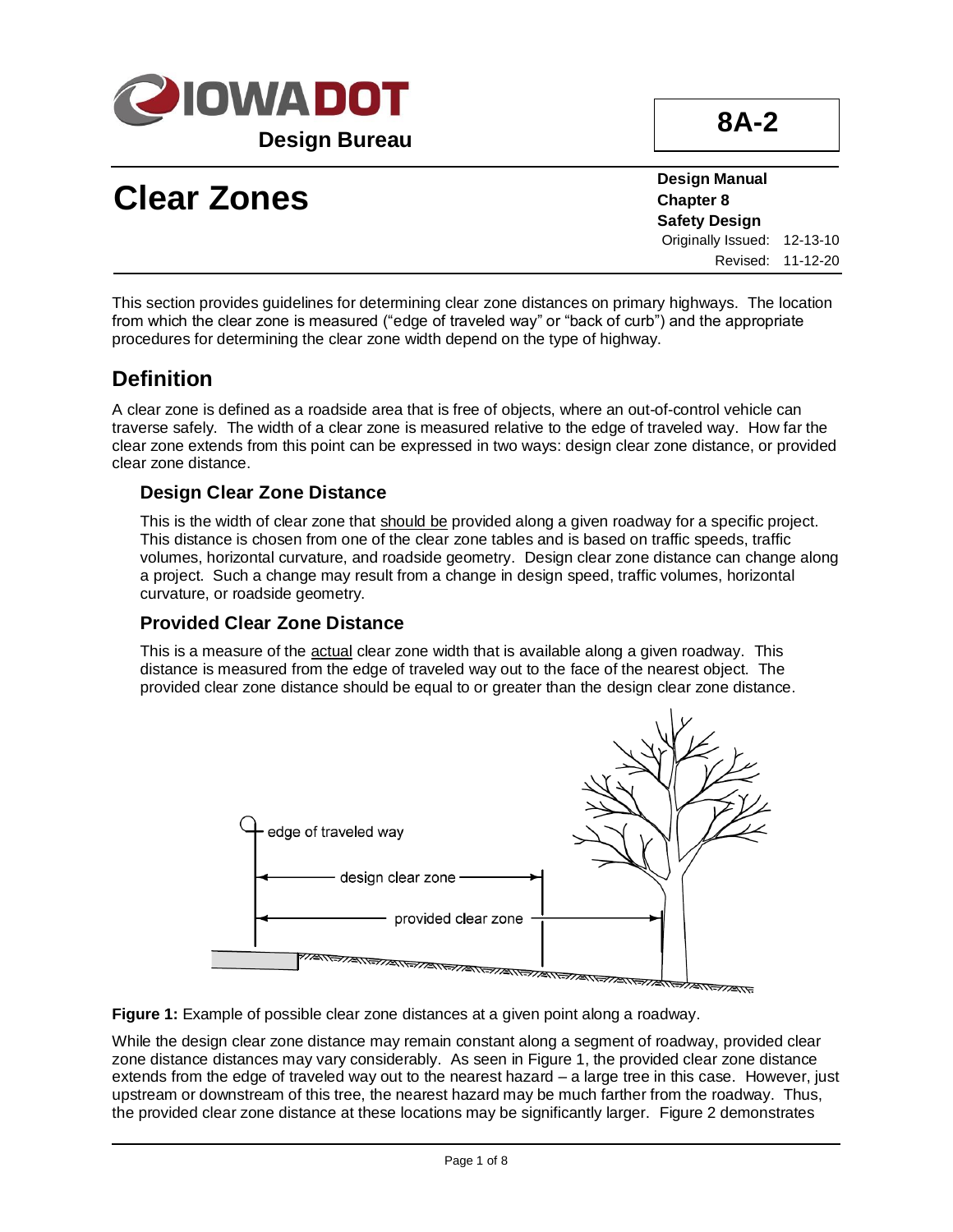this possibility. The provided clear zone distance is much larger just upstream and downstream of each object.



**Figure 2:** Example of how clear zone distances may vary along a roadway.

### **Clear Zone Distances for Highways**

For freeways, expressways, rural two lane highways, and transitional facilities, select the design clear zone distance from the appropriate clear zone table below. For low speed urban facilities, refer to the discussion near the end of this section.

#### [Preferred Clear Zone Table](08a-02/PreferredClearZoneTable.pdf) **[Acceptable Clear Zone Table](08a-02/AcceptableClearZoneTable.pdf)**

Within the table, use bi-directional mainline traffic volumes (ADT) that would be expected in the design year of the project. For ramps that are separate from the mainline, use the ramp volume. Ramp tapers and auxiliary lanes are special cases and are discussed later in this section.

Since traffic speeds, traffic volumes, horizontal curvature, and roadside geometry can all vary throughout a corridor, clear zone distances must be determined for each distinct roadway segment.

Right-of-way availability, environmental concerns, or economic factors may impact the ability to provide clear zones. Where clear zone distances do not meet the requirements set forth in this chapter, document this according to Section [1C-8.](01C-08.pdf)

#### **Slopes**

A vehicle leaving the roadway will normally encounter some type of slope – either a foreslope or a backslope. A roadside cross section may contain multiple foreslopes, multiple backslopes, or combinations of both. The steepness of a roadside slope can affect a vehicle's stability and trajectory. It is one of the factors used in the determination of clear zone widths. As used in this manual, slopes are defined as a ratio of horizontal distance to vertical rise or fall. For example, a 4:1 foreslope is a slope that falls away one foot for every four feet. Figure 3 illustrates this concept.

$$
\frac{4}{\text{minimize}} \leq \frac{4}{\text{minimize}}
$$

#### **Figure 3:** A 4:1 foreslope.

Foreslopes and backslopes that are too steep can be considered hazardous and, therefore, cannot be counted as part of a clear zone. The following sections describe how foreslopes and backslopes are classified based on their steepness.

#### **Foreslopes**

A foreslope is a parallel slope that falls away from the roadway. Foreslopes are typically encountered where the roadway is higher than the surrounding natural ground line. Where a roadside ditch exists, a foreslope connects the edge of the shoulder to the bottom of the ditch. Foreslopes are identified as recoverable, non-recoverable, and critical. Each of these features is discussed below.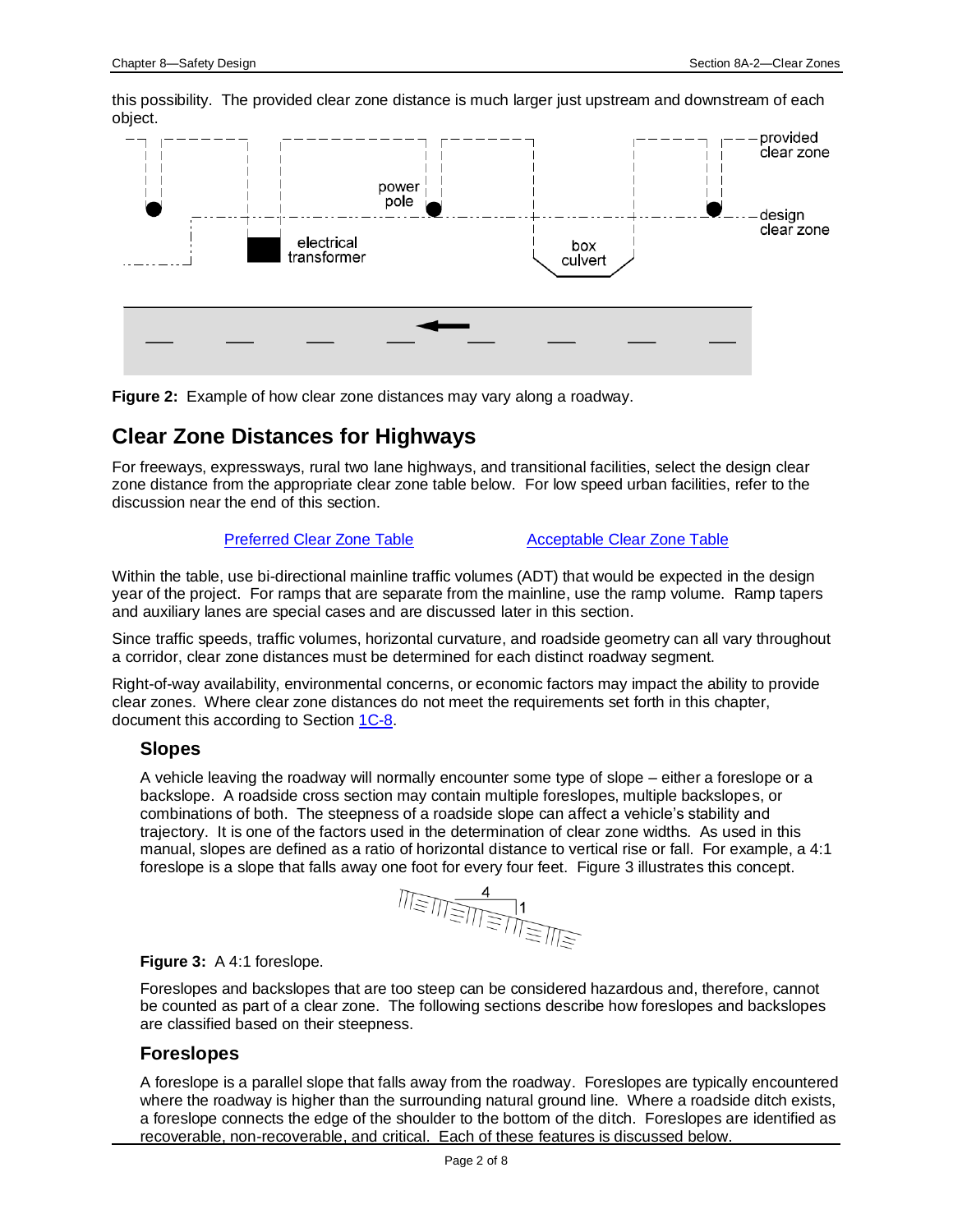#### **Recoverable**

A recoverable foreslope (4:1 or flatter) is a slope on which an errant motorist is likely to regain control. Recoverable foreslopes can be counted as part of a clear zone and their use is preferred whenever possible (see Figure 4).



**Figure 4:** Example of a recoverable foreslope design.

#### **Non-Recoverable**

A non-recoverable foreslope is a slope on which an errant motorist will unlikely be unable to stop and will continue on to the bottom of the slope. Non-recoverable foreslopes are those steeper than 4:1 to as steep as 3:1. Complete recovery usually will not occur until the vehicle travels a certain distance beyond the base of such a slope. Therefore, a recoverable area free of objects should be provided at the toe of a non-recoverable slope.

Non-recoverable foreslopes cannot be counted as part of a clear zone (see Figure 5).



**Figure 5:** Example of a non-recoverable foreslope design.

#### **Critical**

A critical foreslope (steeper than 3:1) is a slope on which most vehicles would be expected to roll over. Critical foreslopes should be evaluated for treatment (refer to Sectio[n 8A-4\)](08a-04.pdf).

Critical foreslopes cannot be counted as part of a clear zone (see Figure 6).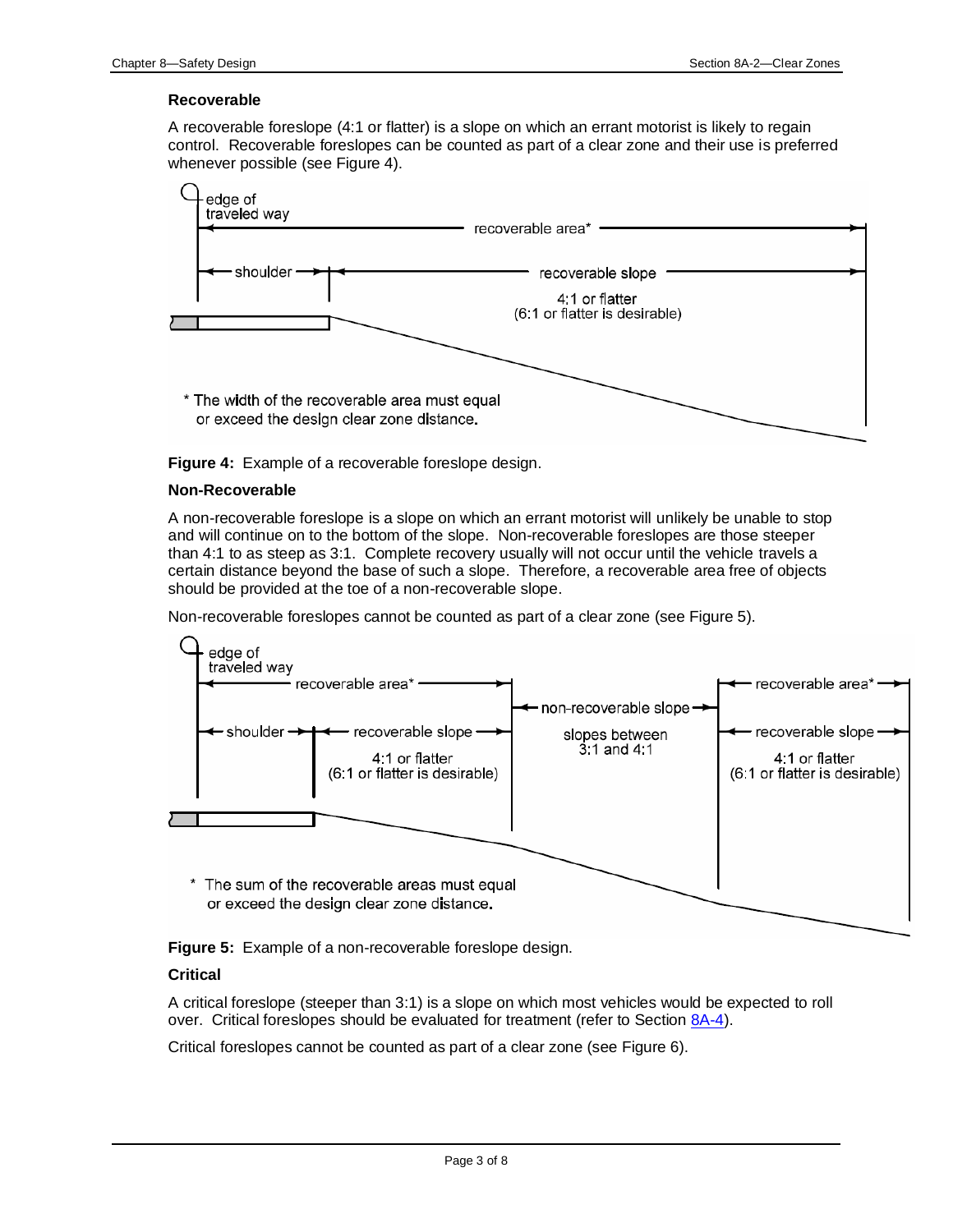

**Figure 6:** Example of a critical foreslope design.

#### **Backslopes**

A backslope is a parallel slope that falls toward the roadway, and is typically encountered where the roadway is lower than the natural ground line. Where a roadside ditch exists, a backslope also connects the bottom of the ditch to the surrounding ground. The effects of backslopes on vehicle dynamics have not been studied as extensively as those of foreslopes. Therefore, the relative safety effects of various backslope designs are not as well understood. Nevertheless, flatter backslopes are preferred whenever possible.

#### **Moderate**

A moderate backslope (2.5:1 or flatter) is a slope on which most vehicles should be able to traverse safely. Moderate backslopes are not considered hazardous.

#### **Severe**

A severe backslope (steeper than 2.5:1) is a slope on which some vehicles might be expected to roll over. Severe backslopes may be considered hazardous and should be evaluated for treatment (refer to Section  $8A-4$ ). Severe backslopes cannot be counted as part of a clear zone.

### **Adjustment at Horizontal Curves**

The design clear zone distance should be adjusted at certain horizontal curves. Adjust the width of the clear zone at a curve when a crash history or engineering judgment suggests the need for additional width. Otherwise, adjust the width when all of the following criteria are met:

- The design speed of the roadway is 55 mph or greater.
- The radius of the curve is 2860 feet or less.
- The curve occurs on a normally tangent alignment (one where the curve is preceded by a tangent more than one mile in length).

Use the following equation to determine the adjusted clear zone distance when widening at horizontal curves:

$$
CZ_C = CZ_T \times K_{CZ}
$$

where:

 $CZ<sub>C</sub>$  = adjusted design clear zone distance at curve (rounded to nearest foot)

 $CZ_T$  = design clear zone distance on tangent segment

 $K<sub>CZ</sub>$  = curve adjustment factor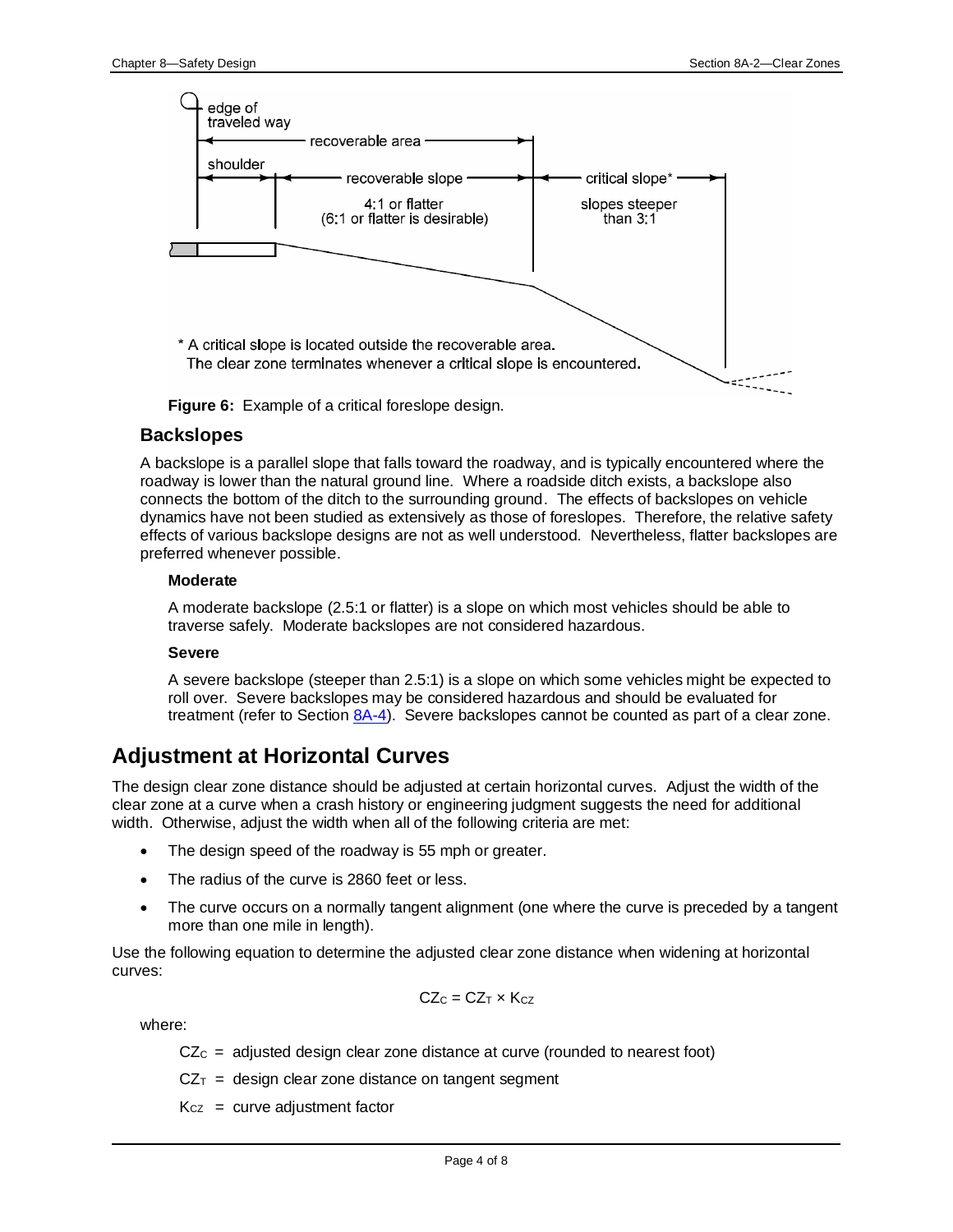| radius            | design speed (mph) |     |     |     |     |     |     |
|-------------------|--------------------|-----|-----|-----|-----|-----|-----|
| (f <sub>t</sub> ) | 40                 | 45  | 50  | 55  | 60  | 65  | 70  |
| 2860              | 1.1                | 1.1 | 1.1 | 1.2 | 1.2 | 1.2 | 1.3 |
| 2290              | 1.1                | 1.1 | 1.2 | 1.2 | 1.2 | 1.3 | 1.3 |
| 1910              | 1.1                | 1.2 | 1.2 | 1.2 | 1.3 | 1.3 | 1.4 |
| 1640              | 1.1                | 1.2 | 1.2 | 1.3 | 1.3 | 1.4 | 1.5 |
| 1430              | 1.2                | 1.2 | 1.3 | 1.3 | 1.4 | 1.4 |     |
| 1270              | 1.2                | 1.2 | 1.3 | 1.3 | 1.4 | 1.5 |     |
| 1150              | 1.2                | 1.2 | 1.3 | 1.4 | 1.5 |     |     |
| 950               | 1.2                | 1.3 | 1.4 | 1.5 | 1.5 |     |     |
| 820               | 1.3                | 1.3 | 1.4 | 1.5 |     |     |     |
| 720               | 1.3                | 1.4 | 1.5 |     |     |     |     |
| 640               | 1.3                | 1.4 | 1.5 |     |     |     |     |
| 570               | 1.4                | 1.5 |     |     |     |     |     |
| 380               | 1.5                |     |     |     |     |     |     |

#### Table 1: K<sub>cz</sub> (Curve Adjustment Factors)

As Figure 7 shows, the clear zone should be adjusted only on the outside of the first curve following the tangent. If the alignment is generally curvilinear, no adjustment factor should be applied. Similarly, if the alignment is curvilinear preceding the curve in question, then no adjustment factor should be applied.



**Figure 7:** Clear zone adjustment at horizontal curves.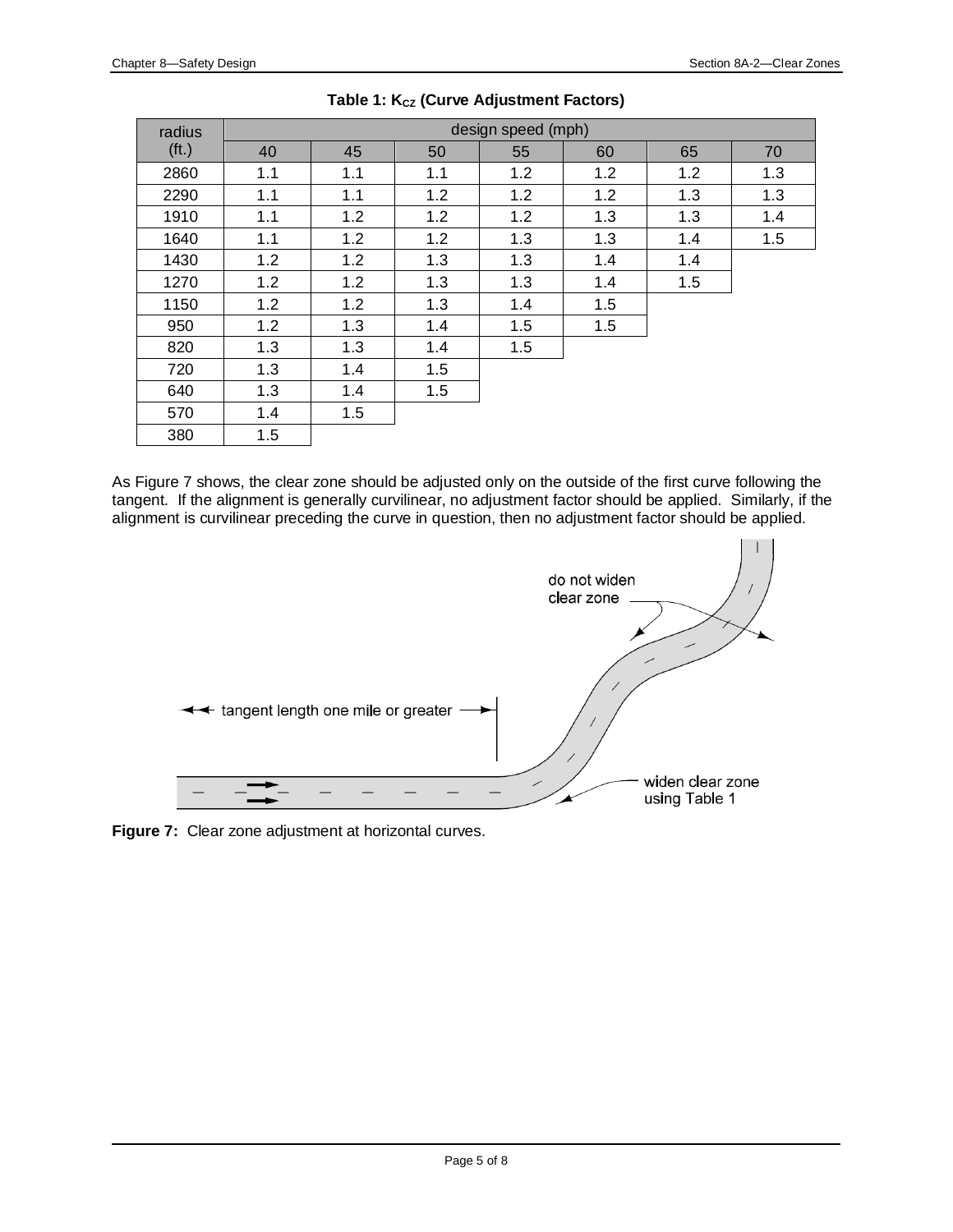Figure 8 shows the appropriate method for initiating and terminating an adjusted clear zone width at horizontal curves.



 $CZ_{\text{c}}$  adjusted clear zone distance at curve (rounded to the nearest foot) CZ<sub>T</sub>= design clear zone distance on tangent segment \* Extend tangent to intersect CZc



### **Ramp Tapers and Auxiliary Lanes**

Determining clear zone distances for ramp tapers, auxiliary lanes, climbing lanes, or turning lanes involves a three step process:

- Determine the clear zone distance from the edge of the through lane based on through lane traffic volume and speed.
- Determine the clear zone distance from the edge of the auxiliary lane based on auxiliary lane traffic volume and speed.
- Compare the calculated distances. The distance which extends to a point further from the edge of the auxiliary lane is used as the overall clear zone distance for this location. Refer to Figure 9 for an example.



**Figure 9:** Example of a clear zone calculation for auxiliary lanes.

For the example shown in Figure 9, the clear zone distance for the through lanes would be the controlling clear zone for this road segment.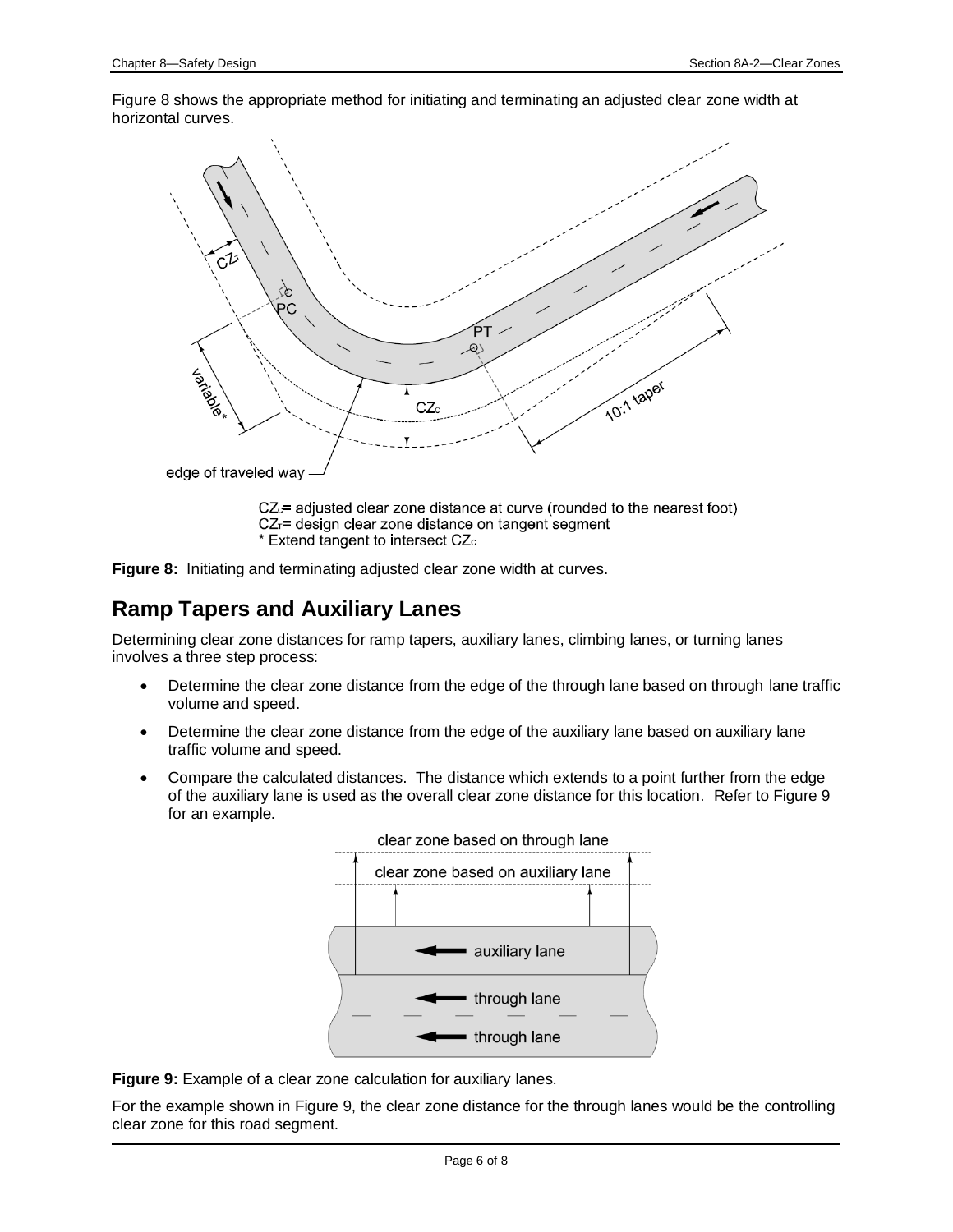### **Clear Zone Distances for Transitional and Low Speed Urban Facilities**

Transitional and urban roadway environments present unique sets of circumstances, often with conflicting interests sharing limited right-of-way. For transitional facilities, speed limits are typically between 35 and 45 mph, gutter sections are being introduced, and right-of-way is being reduced. With low speed urban facilities, on-street parking is common, and bicyclists and pedestrians may be present. For both types of facilities, trees, light poles, traffic signals, and other roadside objects tend to be located near the traveled portion of the roadway.

#### **Lateral Offset**

Lateral offset to all obstructions – including crashworthy devices – must be provided. Lateral offset provides clearance for mirrors on large trucks and for opening curbside doors of parked vehicles.

Where curb is present, the minimum lateral offset is 1.5 feet behind the face of curb. Whenever possible, provide a minimum of 3 feet at intersections and driveways to accommodate turning trucks and to improve sight distance. On facilities without a curb, the minimum lateral offset is equal to the normal shoulder width. Where shoulder widths are less than 4 feet, provide a minimum lateral offset of 4 feet.

#### **Clear Zone**

#### **Transitional Facilities**

For transitional facilities, designers should use either the [Preferred Clear Zone Table](08A-02/PreferredClearZoneTable.pdf) or [Acceptable Clear Zone Table.](08A-02/AcceptableClearZoneTable.pdf) If curb and gutter exist, or the speed limit is anticipated to be lowered in the near future, the clear zone for low speed urban facilities discussed below may be used.

#### **Low Speed Urban Facilities**

Preferably, all roadside objects should be placed beyond the chosen clear zone distance. If this placement is not practical, devices proven to be breakaway, such as fire hydrants and certain sign supports, may be constructed or allowed to remain in place within the clear zone – with appropriate lateral offset. Keep in mind that breakaway objects could become airborne during a crash ; therefore, breakaway devices may not be recommended for locations between the curb and sidewalk if high volumes of pedestrian traffic are expected.

For curbed urban roadways, measuring clear zone distance from the back of curb is preferred; however, measuring from the edge of traveled way is acceptable. For non-curbed sections, the clear zone distance is measured from the edge of traveled way.

For roadways with a posted speed of 35 mph or less, the preferred clear zone distance is 10 feet and the acceptable clear zone distance is 8 feet. Where the speed limit is 25 mph or less, the preferred clear zone distance remains the same, but the acceptable clear zone distance may be reduced to 6 feet. If sidewalks are not present, consider using a clear zone value that will accommodate them in the future.

If a turning lane, auxiliary lane, or paved shoulder results in a curb that lies outside the normal roadway width, provide a minimum 4 foot clear zone measured from the back of this curb. Provide appropriate lateral offset behind the face of curb.

Whenever practical, the maximum amount of clear zone should be provided, especially on projects where safety is the principal goal. Where minimums cannot be met, design variances may be justified on a case-by-case basis.

Portions of side streets under a city's jurisdiction may be reconstructed as part of a project on a primary highway. For these streets, follow the guidance in the Local Systems Bureau's [I.M.](../../local_systems/publications/im/3240.pdf)  [3.240.](../../local_systems/publications/im/3240.pdf) The Department retains the right to ensure that adequate sight distance is provided at intersections or accesses.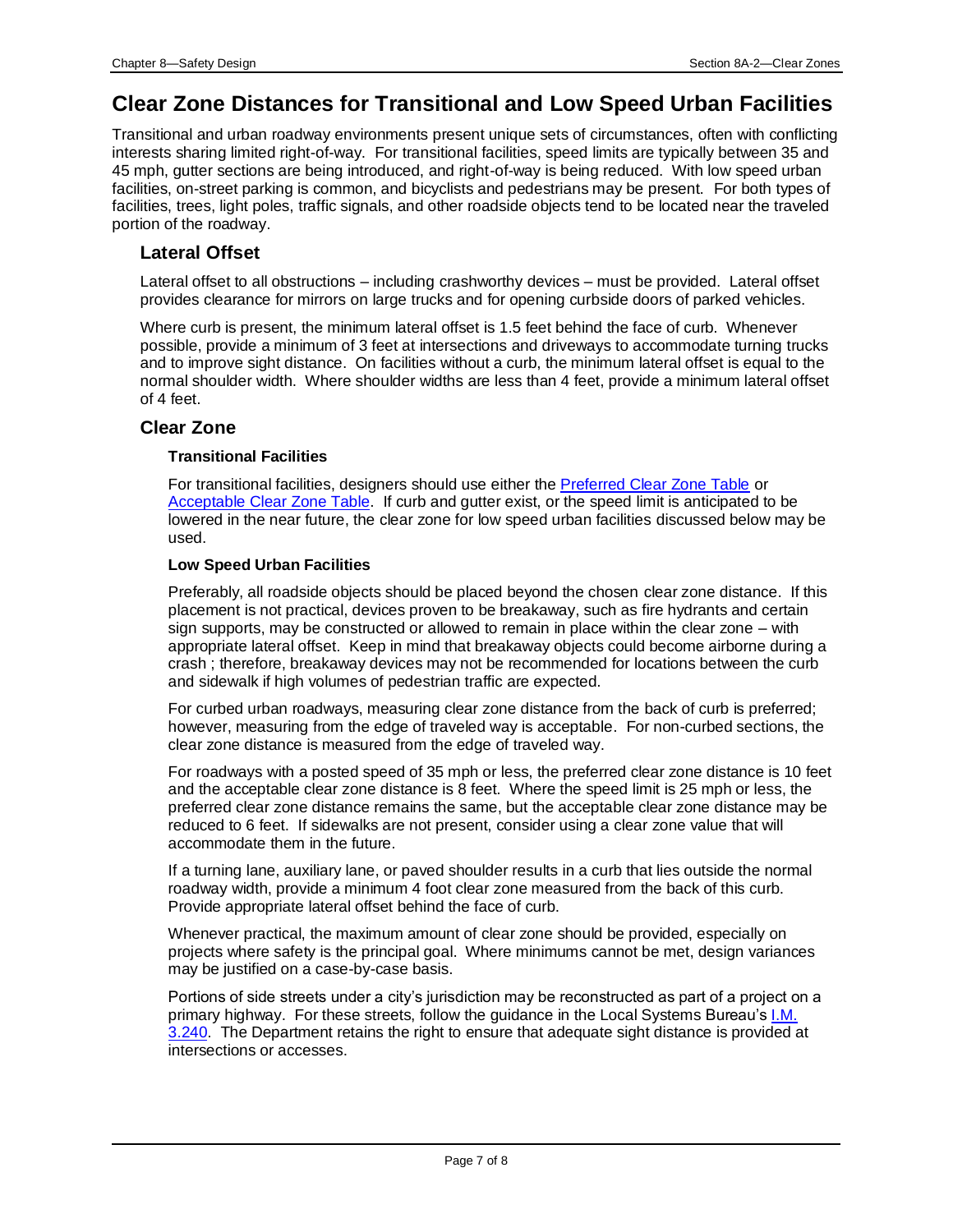### **Clear Zone Distances for Temporary Traffic Control Zones**

Clear zone distances for temporary traffic control zones must be approached from a unique perspective. Unlike permanent situations where the life of a project can be anywhere from 20 to 50 years, the life of a temporary traffic control zone is measured in weeks or months. Providing full width clear zones in temporary situations proves not to be cost beneficial. Therefore, field performance and engineering judgment have been used to determine reasonable clear zone distances for temporary traffic control zones.

On staged or multi-year projects, traffic may at times be returned to normal operations – such as between stages or over winter. During these times, provide full width clear zones according to the clear zone tables.

Use the following clear zone distances for temporary traffic control zones:

- On low speed urban roadways: 6 feet or 1.5 feet behind the face of the adjacent curb, whichever is less.
- On two lane rural roadways with alternating one way traffic: 10 feet or the outside edge of the adjacent shoulder, whichever is less.
- On two lane rural roadways where both lanes of traffic remain open: 10 feet or the outside edge of the adjacent shoulder, whichever is less. Whenever reasonably possible, fixed objects should not be allowed with 10 feet of the roadway. A fixed object is defined as an object, device, or appliance that is fastened or secured at a specific location, for example a tree or temporary concrete barrier.
- On freeways and expressways: 15 feet or the outside edge of the adjacent shoulder, whichever is greater.

For situations not covered, a site specific determination of appropriate clear zone distance must be made. Items to consider include traffic volumes, expected speeds, length of the temporary traffic control zone, and duration of the project.

Temporary barrier rail may be required in some areas listed above. See Section [9B-9](09b-09.pdf) for temporary barrier rail requirements.

### **Vertical Clear Zones**

The horizontal clear zones described previously should also extend vertically a sufficient distance to effectively eliminate objects. Where feasible, the clear zone should extend vertically at least 14 feet 6 inches (see Figure 10). If this is not possible, treatment may be warranted.

Keep in mind the difference between vertical clearance and vertical clear zone. The values for vertical clearance that are provided in Sectio[n 1C-1](01c-01.pdf) must be maintained above all traffic lanes and shoulders. The vertical clear zone referred to above should be maintained throughout the entire horizontal clear zone.



**Figure 10: Vertical clear zone example.**